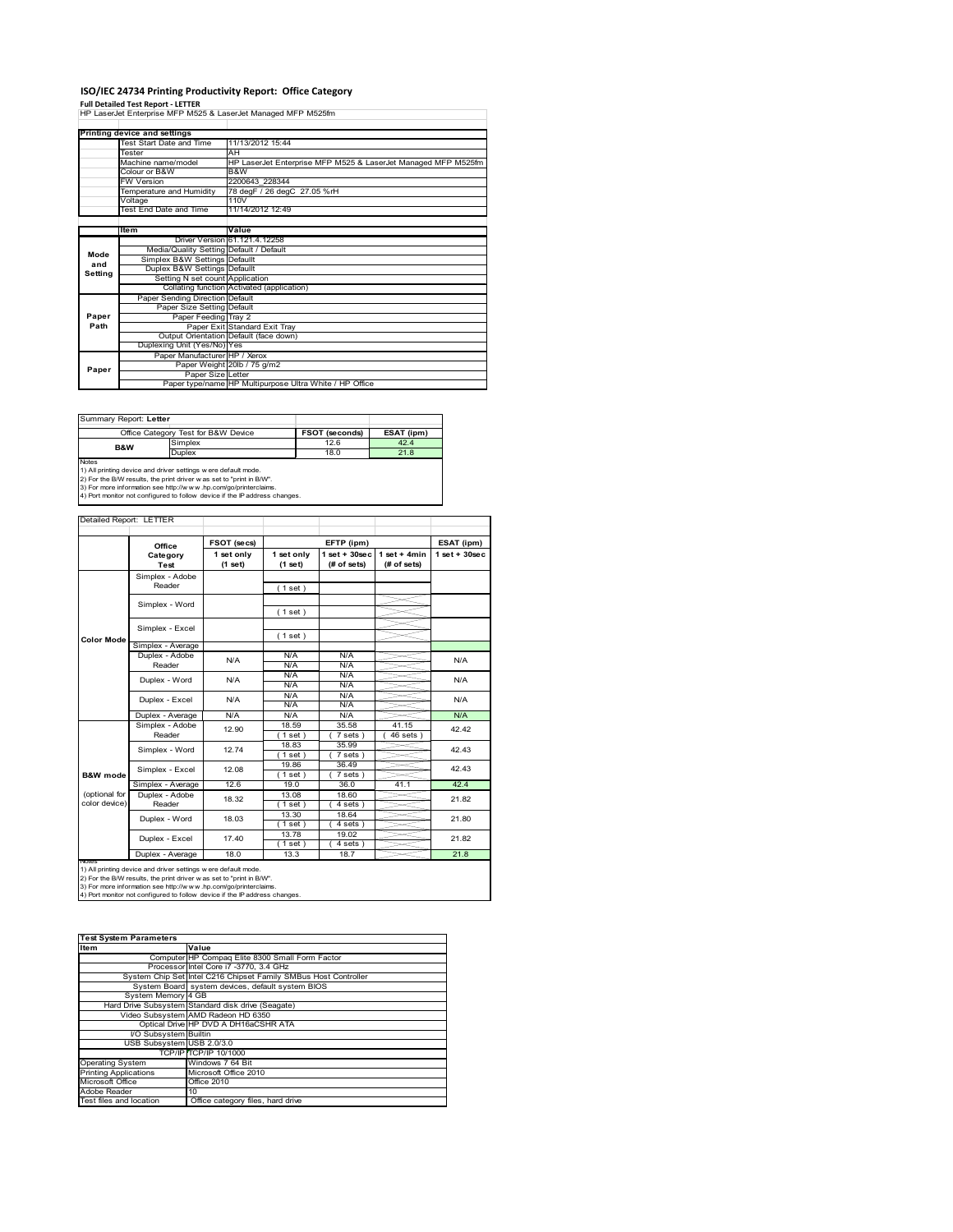# **ISO/IEC 24734 Printing Productivity Report: Office Category<br>Full Detailed Test Report - A4<br>HP LaserJet Enterprise MFP M525 & LaserJet Managed MFP M525fm**

|         | Printing device and settings            |                                                               |  |  |
|---------|-----------------------------------------|---------------------------------------------------------------|--|--|
|         | Test Start Date and Time                | 11/13/2012 15:44                                              |  |  |
|         | Tester                                  | AH                                                            |  |  |
|         | Machine name/model                      | HP LaserJet Enterprise MFP M525 & LaserJet Managed MFP M525fm |  |  |
|         | Colour or B&W                           | B&W                                                           |  |  |
|         | <b>FW Version</b>                       | 2200643 228344                                                |  |  |
|         | Temperature and Humidity                | 78 degF / 26 degC 27.05 %rH                                   |  |  |
|         | Voltage                                 | 110V                                                          |  |  |
|         | Test End Date and Time                  | 11/14/2012 12:49                                              |  |  |
|         |                                         |                                                               |  |  |
|         | <b>Item</b>                             | Value                                                         |  |  |
|         |                                         | Driver Version 61, 121, 4, 12258                              |  |  |
| Mode    | Media/Quality Setting Default / Default |                                                               |  |  |
| and     | Simplex B&W Settings Defaullt           |                                                               |  |  |
|         | Duplex B&W Settings Defaullt            |                                                               |  |  |
| Setting | Setting N set count Application         |                                                               |  |  |
|         |                                         | Collating function Activated (application)                    |  |  |
|         | Paper Sending Direction Default         |                                                               |  |  |
|         | Paper Size Setting Default              |                                                               |  |  |
| Paper   | Paper Feeding Tray 2                    |                                                               |  |  |
| Path    |                                         | Paper Exit Standard Exit Tray                                 |  |  |
|         |                                         | Output Orientation Default (face down)                        |  |  |
|         | Duplexing Unit (Yes/No) Yes             |                                                               |  |  |
|         | Paper Manufacturer HP / Xerox           |                                                               |  |  |
|         |                                         | Paper Weight 20lb / 75 g/m2                                   |  |  |
| Paper   | Paper Size Letter                       |                                                               |  |  |
|         |                                         | Paper type/name HP Multipurpose Ultra White / HP Office       |  |  |

| Summary Report: A4                                            |                                                                     |                       |            |  |  |  |
|---------------------------------------------------------------|---------------------------------------------------------------------|-----------------------|------------|--|--|--|
|                                                               | Office Category Test for B&W Device                                 | <b>FSOT (seconds)</b> | ESAT (ipm) |  |  |  |
| <b>B&amp;W</b>                                                | Simplex                                                             | 12.9                  | 40.4       |  |  |  |
|                                                               | Duplex                                                              | 18.3                  | 21.2       |  |  |  |
| <b>Notes</b>                                                  |                                                                     |                       |            |  |  |  |
| 1) All printing device and driver settings were default mode. |                                                                     |                       |            |  |  |  |
|                                                               | 2) For the B/W results, the print driver was set to "print in B/W". |                       |            |  |  |  |

2) For the B/W results, the print driver w as set to "print in B/W".<br>3) For more information see http://w w w .hp.com/go/printerclaims.<br>4) Port monitor not configured to follow device if the IP address changes.

|                                | Office                    |                       | FSOT (secs)<br>EFTP (ipm) |                                   |                                | ESAT (ipm)       |
|--------------------------------|---------------------------|-----------------------|---------------------------|-----------------------------------|--------------------------------|------------------|
|                                | Category<br>Test          | 1 set only<br>(1 set) | 1 set only<br>(1 set)     | $1$ set + $30$ sec<br>(# of sets) | $1 set + 4 min$<br>(# of sets) | $1$ set + 30 sec |
|                                | Simplex - Adobe<br>Reader |                       | (1 set)                   |                                   |                                |                  |
|                                | Simplex - Word            |                       | (1 set)                   |                                   |                                |                  |
| Colour                         | Simplex - Excel           |                       |                           |                                   |                                |                  |
| Mode                           | Simplex - Average         |                       | (1 set)                   |                                   |                                |                  |
|                                | Duplex - Adobe<br>Reader  | N/A                   | N/A<br>N/A                | N/A<br>N/A                        |                                | N/A              |
|                                | Duplex - Word             | N/A                   | N/A<br>N/A                | N/A<br>N/A                        |                                | N/A              |
|                                | Duplex - Excel            | N/A                   | N/A<br>N/A                | N/A<br>N/A                        |                                | N/A              |
|                                | Duplex - Average          | N/A                   | N/A                       | N/A                               |                                | N/A              |
|                                | Simplex - Adobe<br>Reader | 13.23                 | 18.14<br>$1$ set)         | 34.17<br>$7 sets$ )               | 38.56<br>$44$ sets)            | 40.40            |
|                                | Simplex - Word            | 13.03                 | 18.41<br>(1 set)          | 34.52<br>7 sets)                  |                                | 40.41            |
| B&W mode                       | Simplex - Excel           | 12.37                 | 19.39<br>(1 set)          | 34.92<br>7 sets)                  |                                | 40.39            |
|                                | Simplex - Average         | 12.9                  | 18.6                      | 34.5                              | 38.5                           | 40.4             |
| (optional for<br>color device) | Duplex - Adobe<br>Reader  | 18.64                 | 12.86<br>(1 set )         | 18.06<br>4 sets)                  |                                | 21.24            |
|                                | Duplex - Word             | 18.35                 | 13.06<br>(1 set)          | 18.40<br>4 sets)                  |                                | 21.32            |
|                                | Duplex - Excel            | 17.71                 | 13.54<br>$1$ set)         | 18.62<br>4 sets)                  |                                | 21.28            |
|                                | Duplex - Average          | 18.3                  | 13.1                      | 18.3                              |                                | 21.2             |

nations<br>1) All printing device and driver settings were default mode.<br>2) For the B/W results, the print driver was set to "print in B/W".<br>3) For more information see http://www.hp.com/go/printercialms.<br>4) Por moral or not

| <b>Test System Parameters</b> |                                                                 |  |  |  |
|-------------------------------|-----------------------------------------------------------------|--|--|--|
| <b>Item</b>                   | Value                                                           |  |  |  |
|                               |                                                                 |  |  |  |
|                               | Computer HP Compag Elite 8300 Small Form Factor                 |  |  |  |
|                               | Processor Intel Core i7 -3770, 3.4 GHz                          |  |  |  |
|                               | System Chip Set Intel C216 Chipset Family SMBus Host Controller |  |  |  |
|                               | System Board system devices, default system BIOS                |  |  |  |
| System Memory 4 GB            |                                                                 |  |  |  |
|                               | Hard Drive Subsystem Standard disk drive (Seagate)              |  |  |  |
|                               | Video Subsystem AMD Radeon HD 6350                              |  |  |  |
|                               | Optical Drive HP DVD A DH16aCSHR ATA                            |  |  |  |
| <b>VO Subsystem Builtin</b>   |                                                                 |  |  |  |
| USB Subsystem USB 2.0/3.0     |                                                                 |  |  |  |
|                               | TCP/IP TCP/IP 10/1000                                           |  |  |  |
| <b>Operating System</b>       | Windows 7 64 Bit                                                |  |  |  |
| <b>Printing Applications</b>  | Microsoft Office 2010                                           |  |  |  |
| Microsoft Office              | <b>Office 2010</b>                                              |  |  |  |
| Adobe Reader                  | 10                                                              |  |  |  |
| Test files and location       | Office category files, hard drive                               |  |  |  |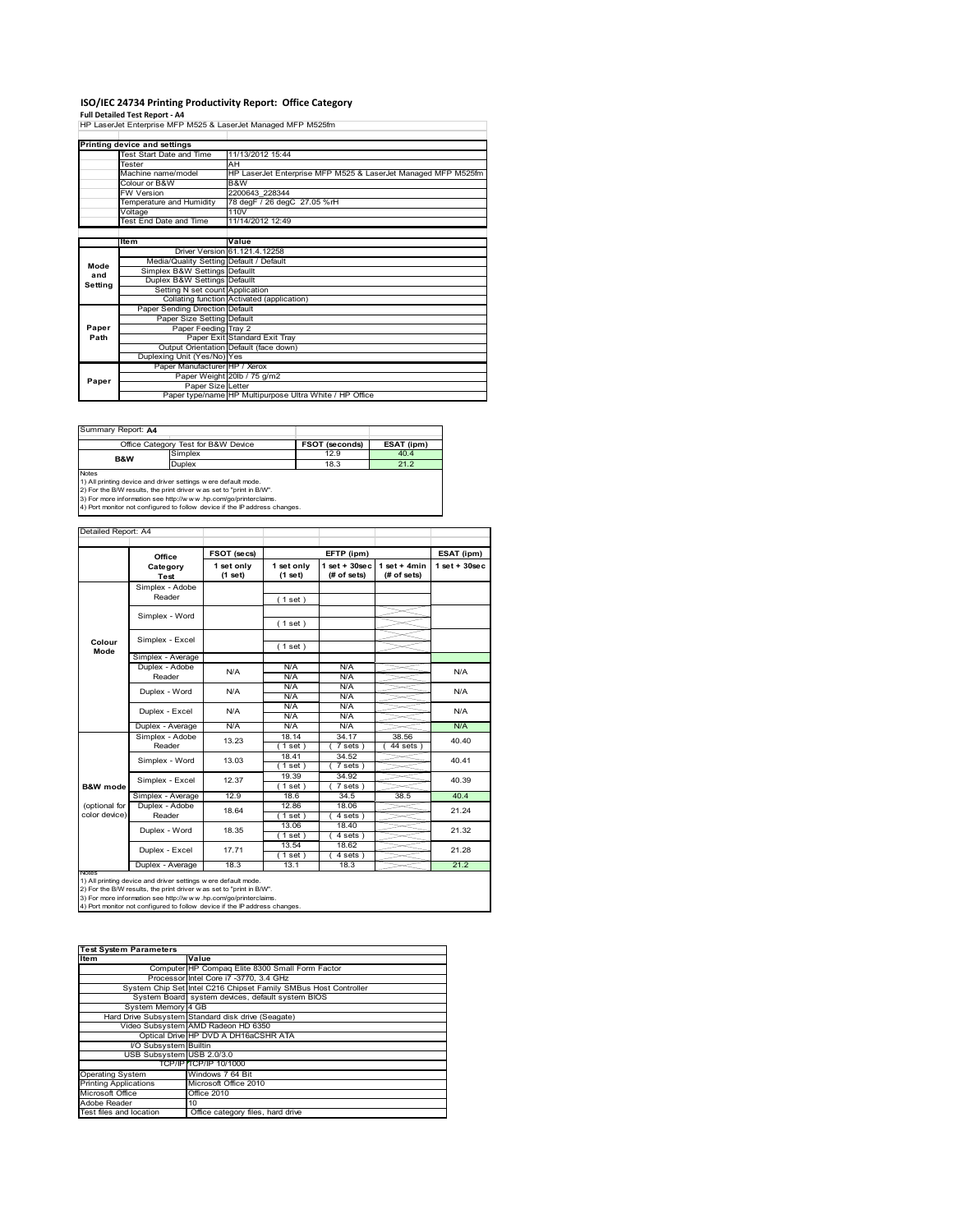# **ISO/IEC 29183 Copy Productivity Report**

### **Full Detailed Test Report ‐ LETTER**

HP LaserJet Enterprise MFP M525 & LaserJet Managed MFP M525fm

| <b>Machine Setup Information</b>          |                                                                                  |  |  |  |  |
|-------------------------------------------|----------------------------------------------------------------------------------|--|--|--|--|
| Test Start Date and Time 11/20/2012 13:20 |                                                                                  |  |  |  |  |
| <b>Tester</b> AH                          |                                                                                  |  |  |  |  |
|                                           | Machine name/model HP LaserJet Enterprise MFP M525 & LaserJet Managed MFP M525fm |  |  |  |  |
| Colour or B&W B&W                         |                                                                                  |  |  |  |  |
|                                           | FW Version 2200643 228344                                                        |  |  |  |  |
| Configuration (options) Not Specified     |                                                                                  |  |  |  |  |
|                                           | Temperature and Humidity 79 degF / 26 degC 24.34 %rH                             |  |  |  |  |
| Test End Date and Time: 11/20/2012 16:10  |                                                                                  |  |  |  |  |
|                                           |                                                                                  |  |  |  |  |

|           | Pre-set Item                     | <b>Pre-set Value</b>                                    |
|-----------|----------------------------------|---------------------------------------------------------|
|           | Output Resolution Default        |                                                         |
|           | Output Quality Default           |                                                         |
| Mode      |                                  | Copying Mode Colour for Colour and B&W for B&W          |
|           | Auto Density Adjustment Default  |                                                         |
|           |                                  | Collating function Set in Control Panel                 |
| Paper     | Paper Sending Direction Default  |                                                         |
|           | Paper Type Setting Default       |                                                         |
| Paper     | Paper Feeding Tray 2             |                                                         |
| Path      | Paper Exit Default               |                                                         |
|           |                                  | Face Up Exit Default (face down)                        |
|           | <b>Fixing Capability Default</b> |                                                         |
| Temporary | Image Quality Stability Default  |                                                         |
| Stop      | Capacity of Paper Default        |                                                         |
|           | Others None                      |                                                         |
|           |                                  |                                                         |
|           | Paper Manufacturer HP / Xerox    |                                                         |
| Paper     |                                  | Paper Weight 20lb / 75 g/m2                             |
|           | Paper Size Letter                |                                                         |
|           |                                  | Paper type/name HP Multipurpose Ultra White / HP Office |

| Summary Report: Letter |              |             |  |  |  |
|------------------------|--------------|-------------|--|--|--|
|                        |              |             |  |  |  |
|                        | <b>sFCOT</b> | sESAT (ipm) |  |  |  |
| <b>B&amp;W</b>         | 8.0          | 424         |  |  |  |
| <b>Notes</b>           |              |             |  |  |  |

First Copy Out and Copy Speed measured using ISO/IEC 29183, excludes first set of test documents. For more information see http://w w w .hp.com/go/printerclaims. Exact speed varies depending on the system configuration and document.

| Detailed Report: LETTER |         |              |       |             |                |       |
|-------------------------|---------|--------------|-------|-------------|----------------|-------|
|                         |         |              |       |             |                |       |
|                         | Target  |              |       | sESAT (ipm) |                |       |
|                         |         | sFCOT (secs) | 1copy | 1copy+30sec | 1copy+4minutes |       |
|                         | A       | 7.78         | 7.70  | 36.02       | 41.41          | 42.44 |
|                         |         |              |       | 27 sets     | 188 sets       |       |
|                         | B       | 8.20         | 7.32  | 36.35       |                | 42.45 |
|                         |         |              |       | 27 sets     |                |       |
| B&W                     | C       | 7.76         | 7.72  | 36.30       |                | 42.42 |
|                         |         |              |       | 27 sets     |                |       |
|                         | D       | 8.22         | 7.30  | 36.31       |                | 42.43 |
|                         |         |              |       | 27 sets     |                |       |
|                         | Average | 8.0          | 7.5   | 36.2        | 41.4           | 42.4  |

Notes

First Copy Out and Copy Speed measured using ISO/IEC 29183, excludes first set of test documents. For more information see http://w w w .hp.com/go/printerclaims. Exact speed varies depending on the system configuration and document.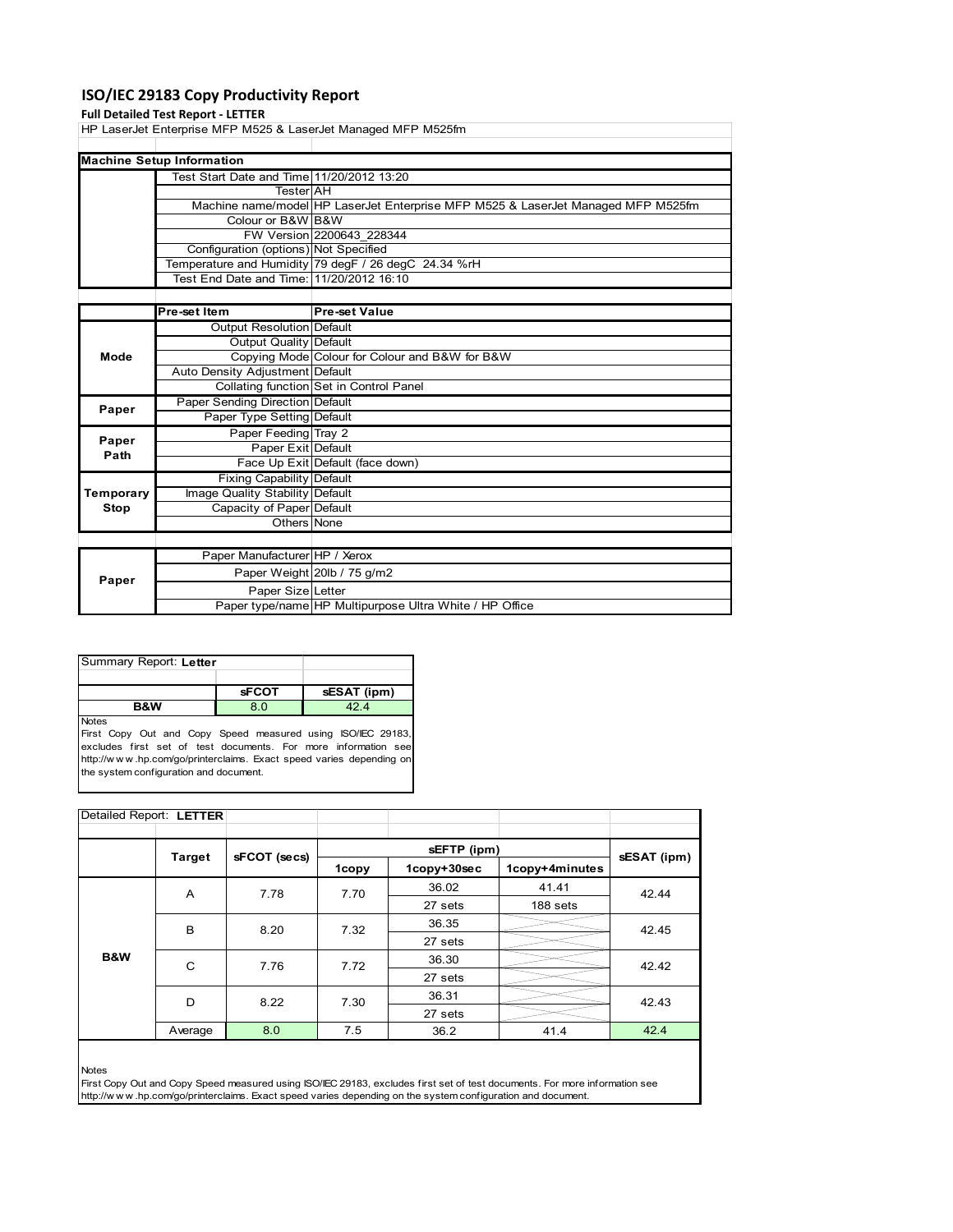# **ISO/IEC 29183 Copy Productivity Report**

### **Full Detailed Test Report ‐ A4**

HP LaserJet Enterprise MFP M525 & LaserJet Managed MFP M525fm

| <b>Machine Setup Information</b>          |                                                                                  |
|-------------------------------------------|----------------------------------------------------------------------------------|
| Test Start Date and Time 11/20/2012 13:20 |                                                                                  |
| TesterIAH                                 |                                                                                  |
|                                           | Machine name/model HP LaserJet Enterprise MFP M525 & LaserJet Managed MFP M525fm |
| Colour or B&W B&W                         |                                                                                  |
|                                           | FW Version 2200643 228344                                                        |
| Configuration (options) Not Specified     |                                                                                  |
|                                           | Temperature and Humidity 79 degF / 26 degC 24.34 %rH                             |
|                                           |                                                                                  |
|                                           |                                                                                  |

|           | Pre-set Item                     | <b>Pre-set Value</b>                                    |
|-----------|----------------------------------|---------------------------------------------------------|
|           | Output Resolution Default        |                                                         |
|           | Output Quality Default           |                                                         |
| Mode      |                                  | Copying Mode Colour for Colour and B&W for B&W          |
|           | Auto Density Adjustment Default  |                                                         |
|           |                                  | Collating function Set in Control Panel                 |
| Paper     | Paper Sending Direction Default  |                                                         |
|           | Paper Type Setting Default       |                                                         |
| Paper     | Paper Feeding Tray 2             |                                                         |
| Path      | Paper Exit Default               |                                                         |
|           |                                  | Face Up Exit Default (face down)                        |
|           | <b>Fixing Capability Default</b> |                                                         |
| Temporary | Image Quality Stability Default  |                                                         |
| Stop      | Capacity of Paper Default        |                                                         |
|           | Others None                      |                                                         |
|           |                                  |                                                         |
|           | Paper Manufacturer HP / Xerox    |                                                         |
| Paper     |                                  | Paper Weight 20lb / 75 g/m2                             |
|           | Paper Size Letter                |                                                         |
|           |                                  | Paper type/name HP Multipurpose Ultra White / HP Office |

| Summary Report: A4 |              |             |
|--------------------|--------------|-------------|
|                    |              |             |
|                    | <b>sFCOT</b> | sESAT (ipm) |
| <b>B&amp;W</b>     | 8.0          | 404         |
| <b>Notes</b>       |              |             |

First Copy Out and Copy Speed measured using ISO/IEC 29183, excludes first set of test documents. For more information see http://w w w .hp.com/go/printerclaims. Exact speed varies depending on the system configuration and document.

| Detailed Report: A4 |              |       |             |                |             |       |
|---------------------|--------------|-------|-------------|----------------|-------------|-------|
|                     |              |       |             |                |             |       |
| Target              | sFCOT (secs) | 1copy | 1copy+30sec | 1copy+4minutes | sESAT (ipm) |       |
|                     | A            | 8.36  | 7.18        | 34.67          | 39.45       | 40.39 |
|                     |              |       |             | 26 sets        | 180 sets    |       |
|                     | B            | 7.82  | 7.66        | 34.64          |             | 40.41 |
|                     |              |       |             | 26 sets        |             |       |
| B&W                 | C            | 7.84  | 7.65        | 34.66          |             | 40.43 |
|                     |              |       |             | 26 sets        |             |       |
|                     | D            | 7.98  | 7.51        | 34.60          |             | 40.41 |
|                     |              |       |             | 26 sets        |             |       |
|                     | Average      | 8.0   | 7.5         | 34.6           | 39.4        | 40.4  |

Notes

First Copy Out and Copy Speed measured using ISO/IEC 29183, excludes first set of test documents. For more information see http://w w w .hp.com/go/printerclaims. Exact speed varies depending on the system configuration and document.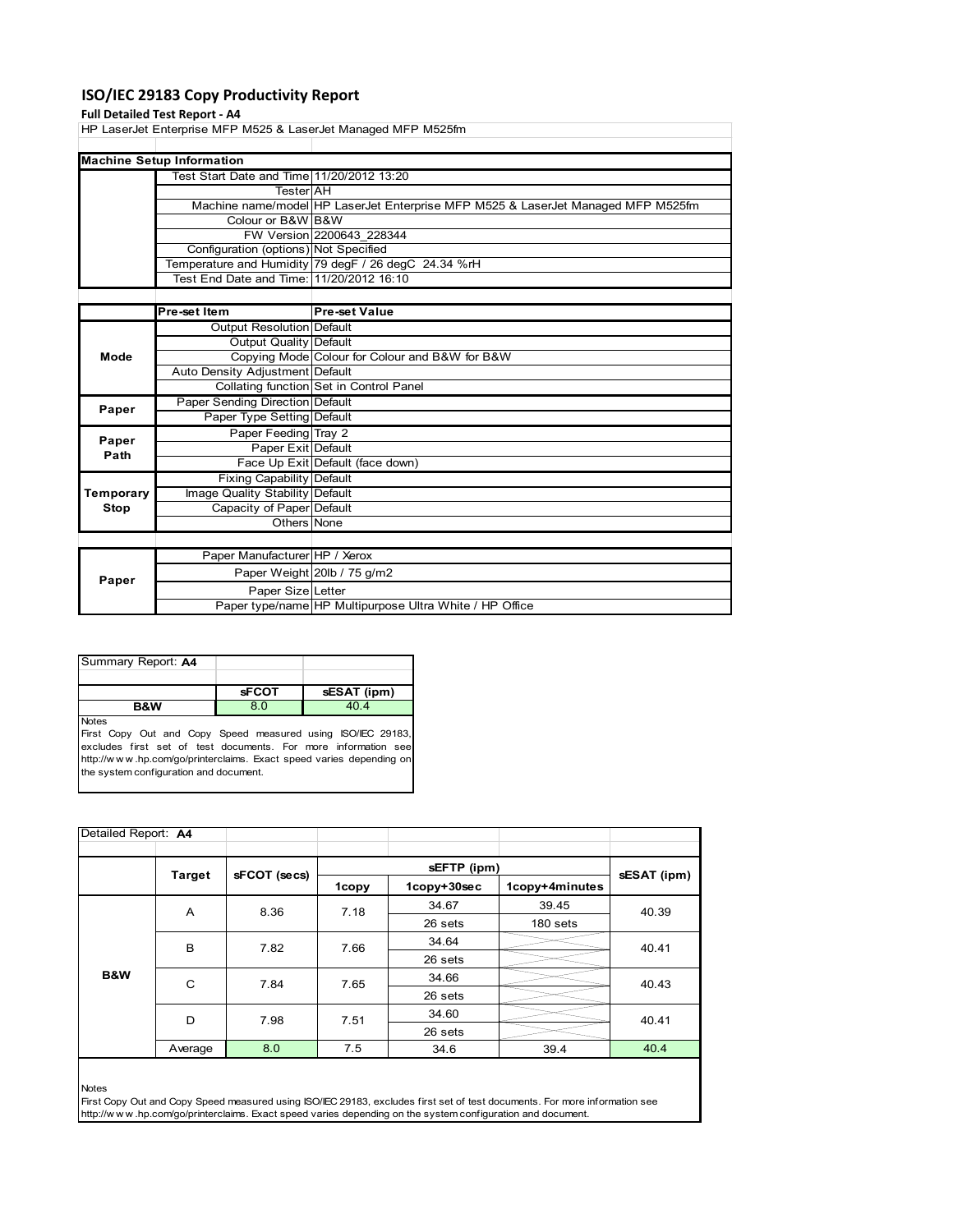# **ISO/IEC 24735 Copy Productivity Report**

**Full Detailed Test Report ‐ LETTER**

| <b>Machine Setup Information</b>             |                                                                                  |  |  |  |  |
|----------------------------------------------|----------------------------------------------------------------------------------|--|--|--|--|
| Test Start Date and Time 11/19/2012 13:33    |                                                                                  |  |  |  |  |
| TesterlAH                                    |                                                                                  |  |  |  |  |
|                                              | Machine name/model HP LaserJet Enterprise MFP M525 & LaserJet Managed MFP M525fm |  |  |  |  |
| Colour or B&W B&W                            |                                                                                  |  |  |  |  |
|                                              | FW Version 2200643 228344                                                        |  |  |  |  |
| <b>Configuration (options) Not Specified</b> |                                                                                  |  |  |  |  |
|                                              | Temperature and Humidity 78 degF / 26 degC 22.88 %rH                             |  |  |  |  |
| Test End Date and Time: 11/20/2012 13:13     |                                                                                  |  |  |  |  |
|                                              |                                                                                  |  |  |  |  |
| Pre-set Item                                 | <b>Pre-set Value</b>                                                             |  |  |  |  |
| <b>Output Resolution Default</b>             |                                                                                  |  |  |  |  |
| Output Quality Default                       |                                                                                  |  |  |  |  |
| Copying Mode Default                         |                                                                                  |  |  |  |  |
| Auto Density Adjustment Default              |                                                                                  |  |  |  |  |
|                                              | Collating function Activated (if not activated in default mode)                  |  |  |  |  |
| Paper Sending Direction Default              |                                                                                  |  |  |  |  |
| Paper Type Setting Default                   |                                                                                  |  |  |  |  |
|                                              | Paper Feeding Standard cassette                                                  |  |  |  |  |
|                                              | Paper Exit Standard exit tray                                                    |  |  |  |  |
| Face Up Exit Default                         |                                                                                  |  |  |  |  |
| Fixing Capability Default                    |                                                                                  |  |  |  |  |
| Image Quality Stability Default              |                                                                                  |  |  |  |  |
| Capacity of Paper Default                    |                                                                                  |  |  |  |  |
|                                              | Others   Default                                                                 |  |  |  |  |
|                                              |                                                                                  |  |  |  |  |
| Paper Manufacturer HP / Xerox                |                                                                                  |  |  |  |  |
|                                              | Paper Weight 20lb / 75 g/m2                                                      |  |  |  |  |
| Paper Size Letter                            |                                                                                  |  |  |  |  |

|                         |         | <b>ISO/IEC 24735 Copy Productivity Report</b>       |             |                 |                  |                 |
|-------------------------|---------|-----------------------------------------------------|-------------|-----------------|------------------|-----------------|
| Detailed Report: LETTER |         |                                                     |             |                 |                  |                 |
|                         | Copying |                                                     | FSOT (secs) |                 | EFTP (ipm)       |                 |
|                         | Mode    | 1 set only                                          | 1 set only  | $1$ set + 30sec | 1 set $+$ 4min   | $1$ set + 30sec |
| <b>Color Mode</b>       | 1:1     |                                                     | (1 set )    |                 |                  |                 |
|                         | 1:2     |                                                     | (1 set)     |                 |                  |                 |
|                         | 2:2     |                                                     | (1 set )    |                 |                  |                 |
| <b>B&amp;W</b> mode     | 1:1     | 13.55                                               | 17.70       | 35.35<br>7 sets | 40.13<br>47 sets | 42.42           |
|                         | 1:2     | 19.39                                               | 12.36       | 18.30<br>4 sets |                  | 21.80           |
|                         | 2:2     | 22.19                                               | 10.80       | 17.34<br>4 sets |                  | 21.84           |
| <b>Notes</b>            |         | Reports located: http://www.hp.com/go/printerclaims |             |                 |                  |                 |